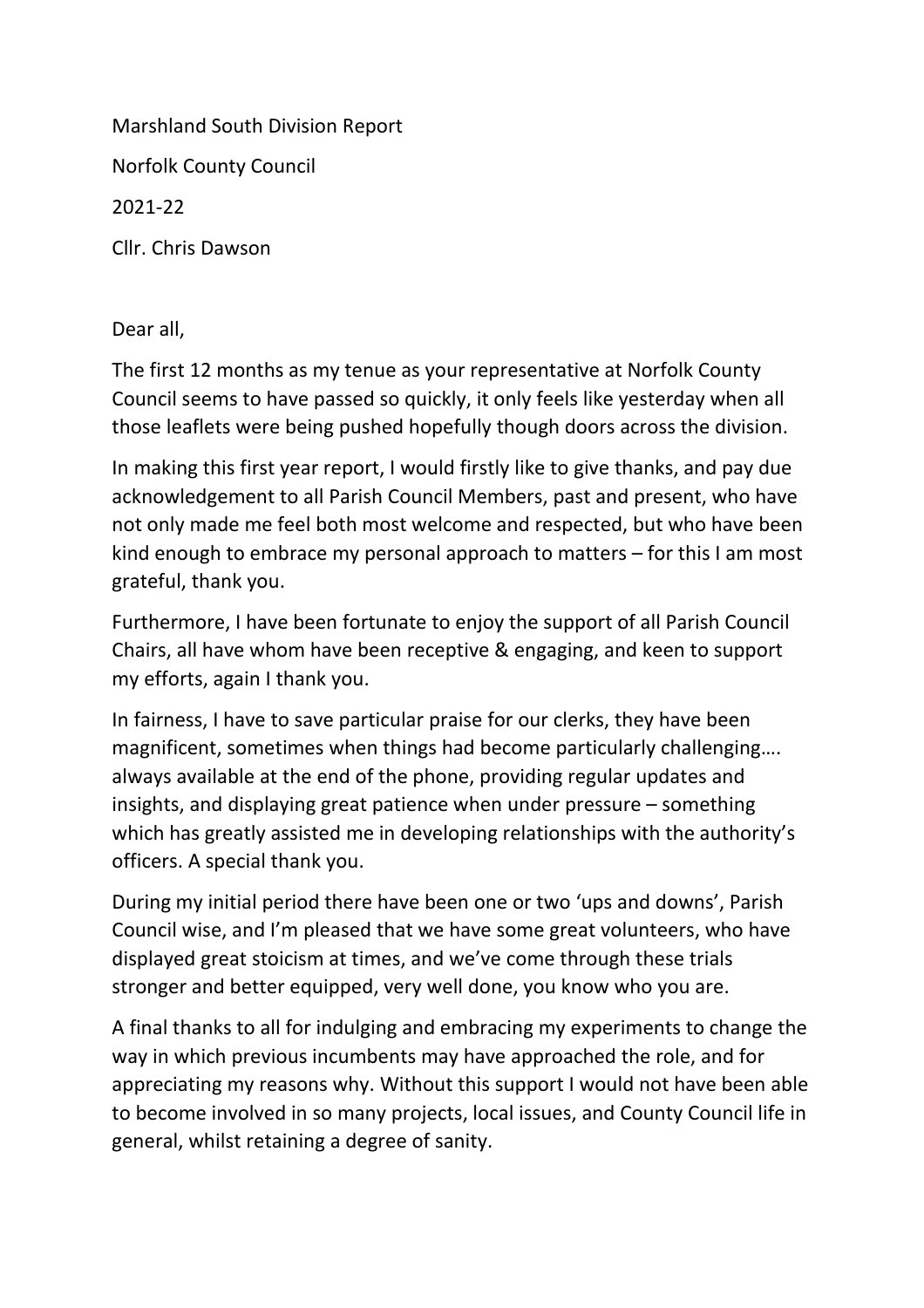Despite Covid restricting contact in the early months, my committee roles at NCC have enabled me to both develop my understanding of council process, and make contacts, and build relationships – something which I had set out to do, in order to better inform and support my actions within the division.

I'm still getting the grips with the myriad of County Council responsibilities and roles, and the mechanism employed to manage these. One thing which has become evident is the fine balancing act in respect of funding, and the growing demands upon the authority – it really is a matter of more of one thing leads to less of another.

Without doubt, being a part of the Conservative administration has also helped; officers well understand the direction of travel at County Hall and appreciate that County Councillors benefit from carrying the collective support of numbers. Although all officers I have come whom I have come into contact with have been refreshingly supportive, efficient and effective, I do feel that being part of the controlling Group at County Hall has a significant impact.

In the future I would like to take advantage of the opportunities presented to me to expand my committee experience, for a wider understanding of council operations, however a combination of personal, business, and large divisional issues current preclude this – there are only so many hours in the day.

It is worth noting that Marshland South division is one of the largest in Norfolk, with 9 Parish Councils and 12 villages, prior to the proposed boundary changes.

In common with colleagues across the county, highways matters are the most frequently raised for attention. I have found it relatively easy to develop a relationship with the officers in both King 's Lynn and County Hall and feel that we have a good appreciation of each other, which has lead to issues being rectified, and proposals being brought forwards, sooner than would have been expected. I hope to continue to build on this, and the quarterly clerk/officer meetings should aid this further. In addition, we are still working on a format for recording/accessing updates to proposed works, in order that aa better understanding may be provided as to why a particular issue has not been resolved, saving all time. Communication!

As perhaps should be expected different villages experiences differing levels of requirement for support, and this I appreciate will ebb and flow over the years. Prior to getting elected, I had initiated an investigation of the age-old Wash Rd closure issue at Welney, which fortunately drew that support of the Council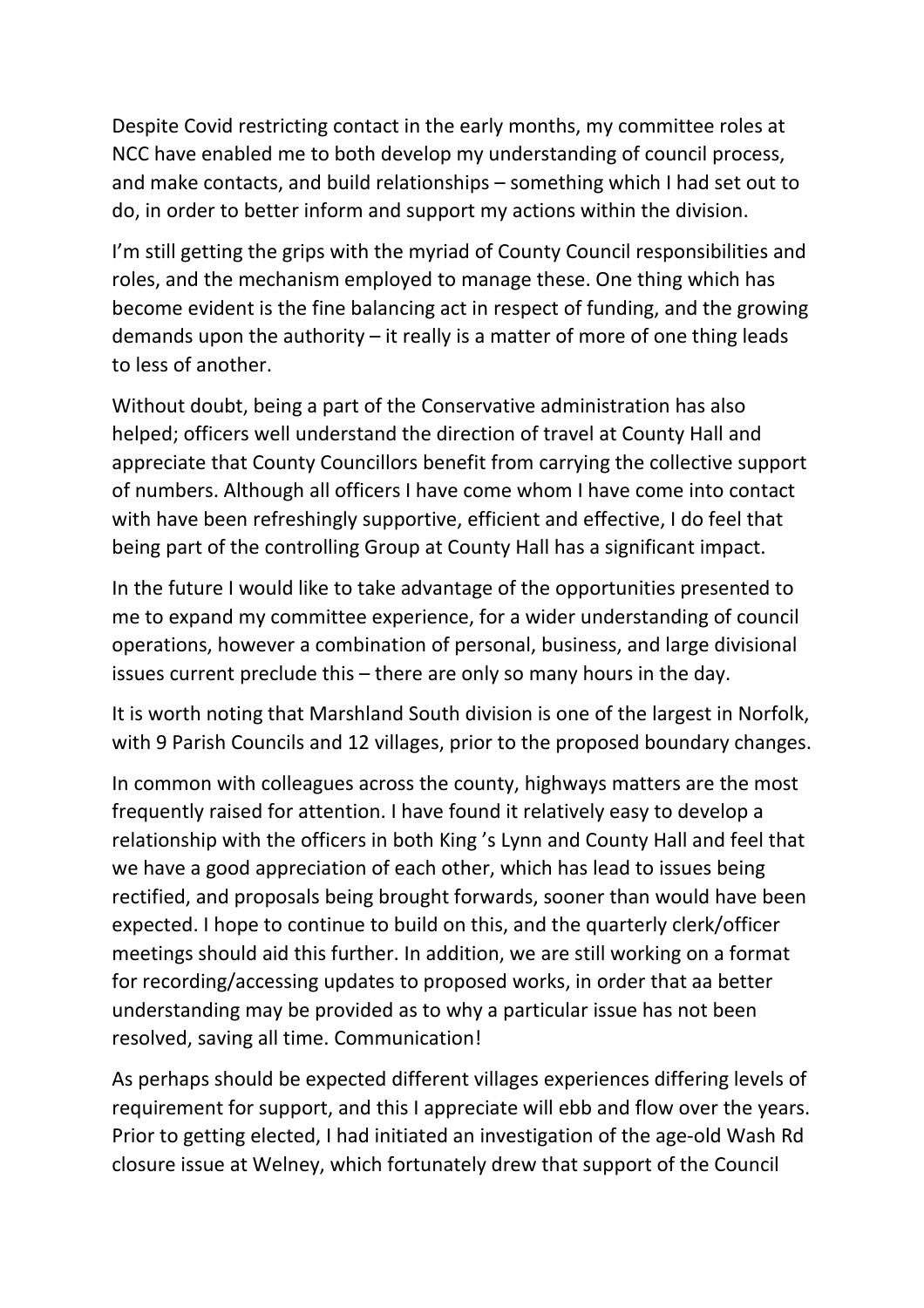Leader, Andrew Proctor. So, in this instance, I did hit the ground running on becoming the representative for the village. As an update on this, and other matters:

#### **Welney Wash Road**

Countless meetings over the past 12 months have lead us to a point where an appraisal and feasibility study have taken place, resulting in 3 suggested schemes coming forwards, all to ensure that, post-delivery, the road would remain open year-round, and be 'future-proofed against Climate Change.

Last Friday I met with our local MP, Liz Truss, who took time out of a hectic schedule to meet with me to discuss the way forwards. Thus far the work has been funded by NCC and via Lord Dannatt's Strategic Flood Alliance – even tho' it isn't technically a flood defence issue.

To take matters to the point of a Business Case to present to government, in respect of the battle for project funding, we need climate modelling information. Unfortunately, the E.A. will not be in a position to provide this for at least 5 years, and perhaps 10, so we need to commission a private report, but who's to pay? This, and the final funding source is now in the hands of Liz.

Please bear in mind that this project is to protect the A1101 over the next 20.30 years+, and the works needs to be pursued now, to even get close to delivering a built-out solution by 2032.

Liz also agreed to speak to Lord Dannatt, in respect of a recent meeting with Michael Gove on the matter, and to press Mr. Gove on the Levelling Up agenda, something which I am also undertaking personally.

Regular reports go through to the Working Group at Welney Parish Council, and I would like to especially thank them for their efforts and support.

#### **Proposed Incinerator - Wisbech**

Matters are moving apace in respect of our understanding of the process, protocols, and involvement of NCC in this matter. Throughout, my personal position has been one of no objection to incineration, but objection to the location of the proposal, on infrastructure grounds. I have also suggested a more suitable site adjacent to the mothballed Gas Turbine Powers Station at Sutton Bridge.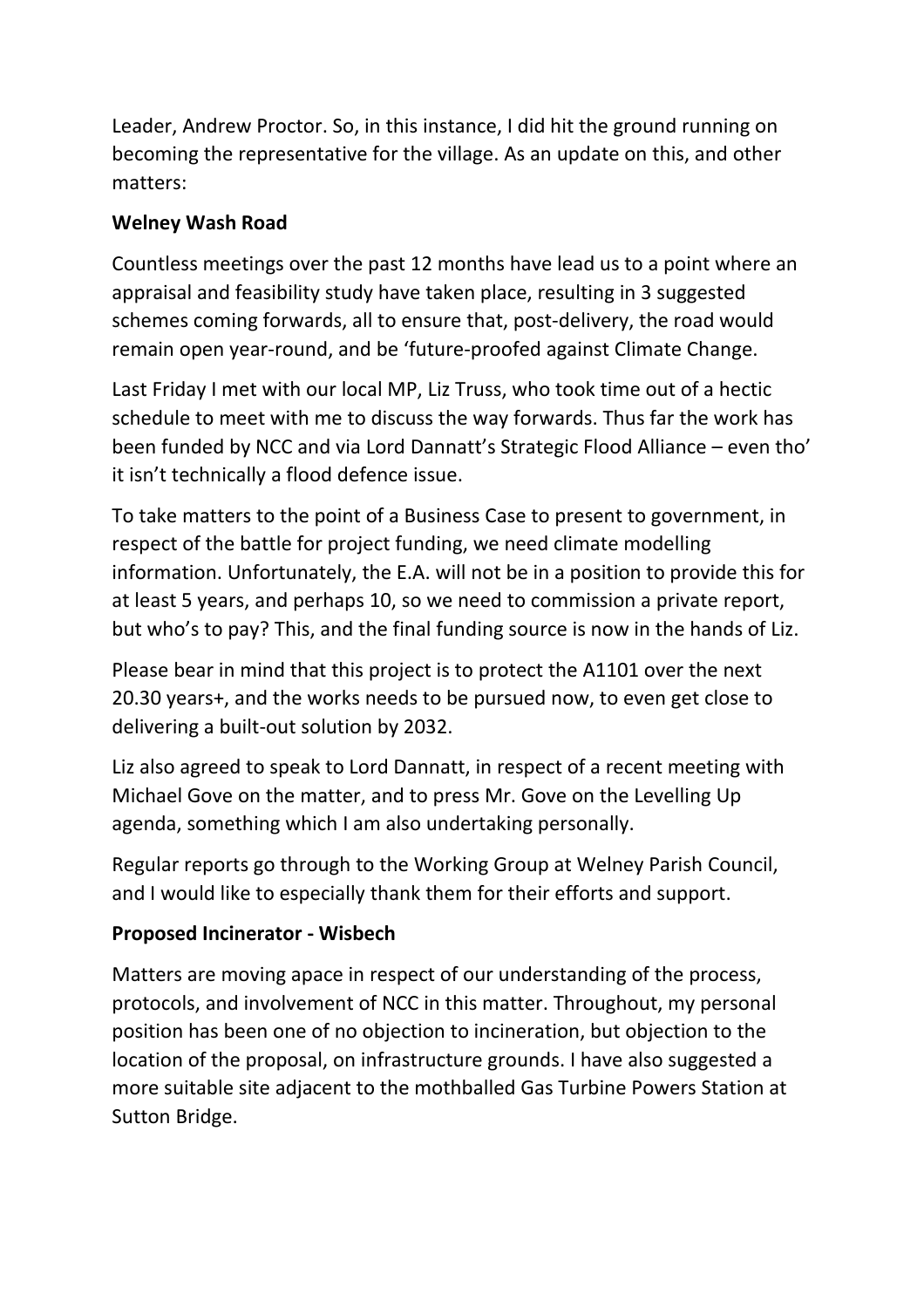As this is a National Infrastructure Project the only official and formal input that the NCC will have is in respect of preparing a Local Impact Report, as consultees. Even then, 'impact' may only relate to the development within that local authority's area – this means that they can only report on any impact which the installation of the cabling will have, as it passes through Norfolk to Walpole Sub-station. This is the only 'development' relating to the proposal, within the boundary of Norfolk. There is no facility here to address highways impact, as this comes under the remit of National Highways, and air quality etc. will fall under the Local Impact Report of BCKLWN.

Notwithstanding, I have continued to pursue a statement from the County Council, reflecting concerns for the A47 in this part of Norfolk - one which reflects the statements and press-releases issued over the last 12 moths, some of which referencing the this as being the gateway to Norfolk, and a vital business link access route. As an update, I am now advised that NCC have agreed to issue a statement in early June – I will keep all informed.

I do appreciate their reasons for not jumping the gun on this, particularly as much final detail of any application was unavailable and would be clearly necessary for calm and sound judgement.

At my meeting with Liz we also discussed the current situation, and a plan going forwards and I expect a statement from her office soon – an application is expected in May.

## **Marshland St James**

We have been successful in securing funding for a speed reduction through the village, and agreed improvements to the Smeeth Road/School Road junction, including additional speed control during school times. I would like to thank members, and the clerk Neil for their support in this.

We were also fortunate to achieve a resolution to an issue at Rungay's Bridge, and secure further support in monitoring/improving this important link over the Middle Level.

## **Welney**

Apart from the obvious we have had other matters to focus on in the village, and I have been pleased with the way that highway improvements have progressed, particularly the signage. Still works to do, however we're moving in the right direction. Trees, it was a p[pleasure to assist with trees!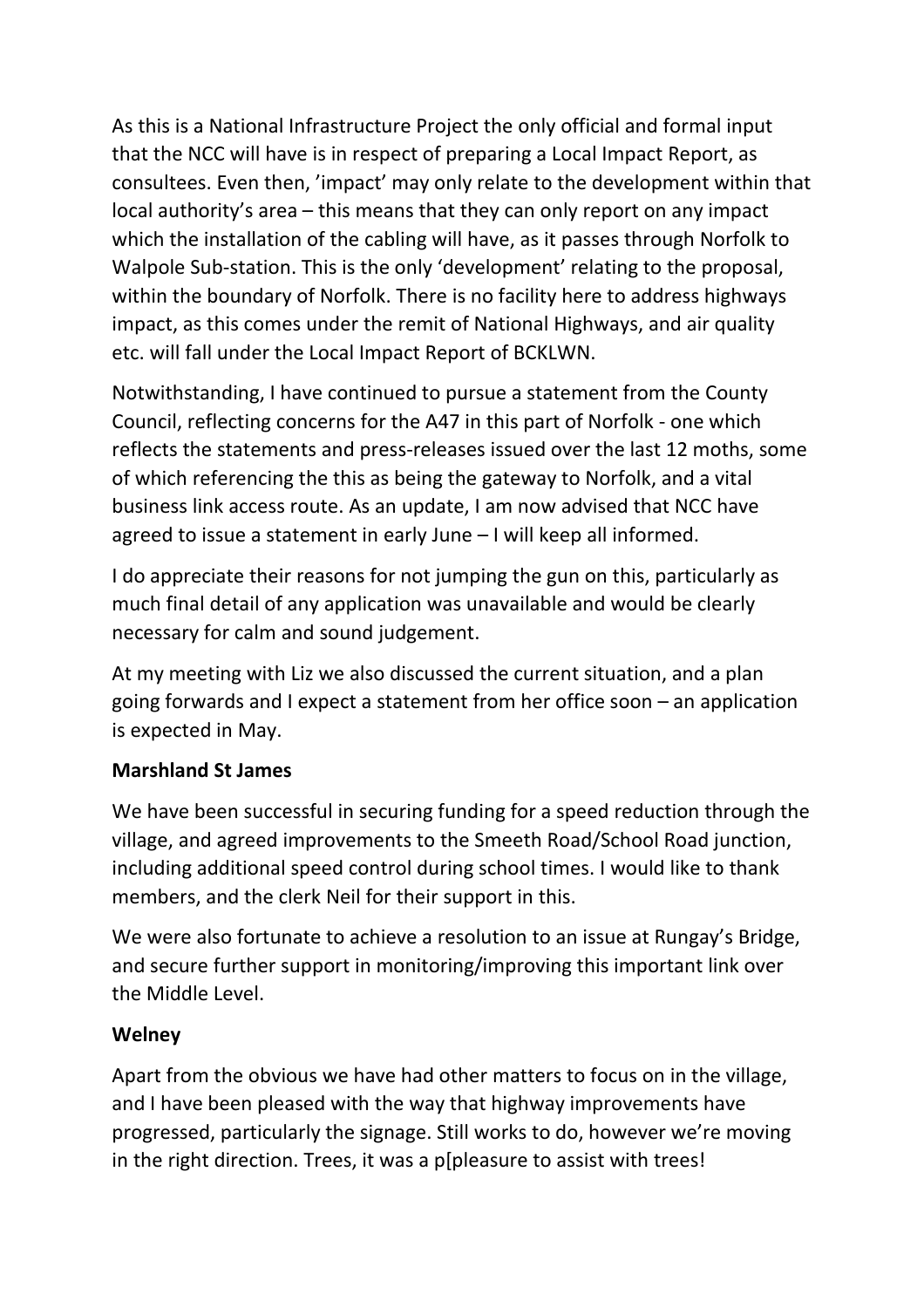#### **Walsoken**

Some minor highways issues for me, however most have been managed wonderfully by the respective clerks. We did see a new bus shelter progress, and a tree miraculously trimmed itself over night – thanks extend to Cllr Kirk for his assistance in that.

# **Stow Bridge & Barroway Drove**

For the most part I have only been able to assist in advice and guidance, however the obvious issue here has been one of potholes & road damage. I do hope residents feel that I am working on this issue, personally I feel that the NCC Highways response to date has been good – however I do appreciate that some may differ from that view! Work still to be done here, and I am closely monitoring.

## **Downham West**

I feel that the members of Downham West have given more to me that I have them, so far – always a warm welcome, and often a chuckle, or two. It was so very disappointing that we could not progress with renovations to the bus shelter, however, let's have another crack over the next 12 months.

## **Nordelph**

Again, there hasn't been a great deal which I have been able to assist with thus far (apart from trees!) However, we do have an old and complicated Right of Way issue here which I have started preliminary work on – something for me to report on next year, I hope. We also need to try again in respect of the bus shelter; it troubles me every time I pass schoolchildren standing out in the Fen elements, feeling miserable, even before they've even got to school!

## **Upwell, Three Holes, Lakesend.**

Following on with the PROW theme, there has been an interesting challenge at Dodd's Stile in the village. Direct action is currently in process, and I am expecting NCC to resolve this in court, in due course. I'm appreciative of the time and patience offices have shown me in fielding all my questions on this matter.

I was pleased to assist in resolving in a messy outstanding problem at the playing field, and to respond to villagers concerns in respect of the signage at Tointons Drove.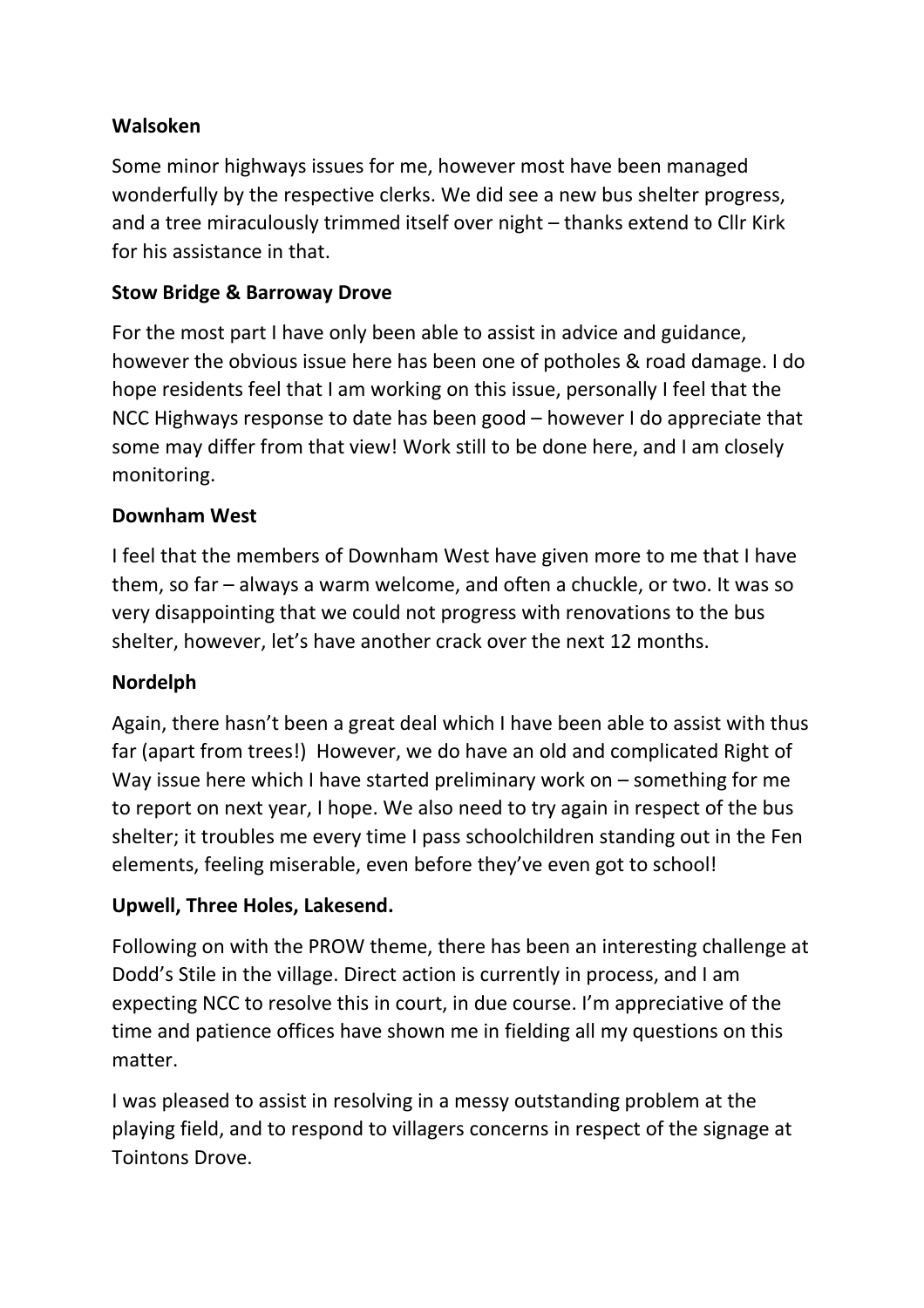It was also a pleasure to attend the Parish's first 'surgery' at Lakesend; I found this really useful, and hopefully results will follow, particularly in respect of the bus shelter and signage.

The hedging opposite the Academy has been managed, for the time-being, and work is still continuous in the background to establish and agree who will be responsible for managing this land in the future.

Having inspected the slippage issue along parts of Well Creek with the NCC Director of Highways and Waste, it was agreed that an action plan should be put in place. To date it has proved difficult in getting the E.A. to the table, and I will need to increase my input to advance this matter.

## **Outwell**

Apart from monitoring some minor highways issues, members have worked well with their clerk to manage, although I did feel the need to secure some additional, safety, works along Hall Road – something which I am still monitoring.

I have sought to support & encourage the industry of members in terms of their search for new burial space, and in addressing walking access issues. To date I have secured funding towards a feasibility study for crossings over the A1101 & A1122, and have managed to get this onto the list of proposed county schemes, albeit a considerable way down. I will continue to support the parish in this goal, and have recently handed a letter from the council to Liz Truss.

 In addition to this, I am keen to support villagers' ambitions to deliver a new footbridge over Well Creek.

## **Emneth**

Not a great deal to report on my home patch, it must be a case of Parish Council members kindly giving me an easy ride though my first year, for which I'm grateful. It could also be a case of not wanting to be seen to favour the village, so having got that out of the way in the first year….

If I had one wish for the village, however, it would be that some resolution could be found for the school parking issue – it does strike me that only ambitious (and costly) thinking will ever resolve this.